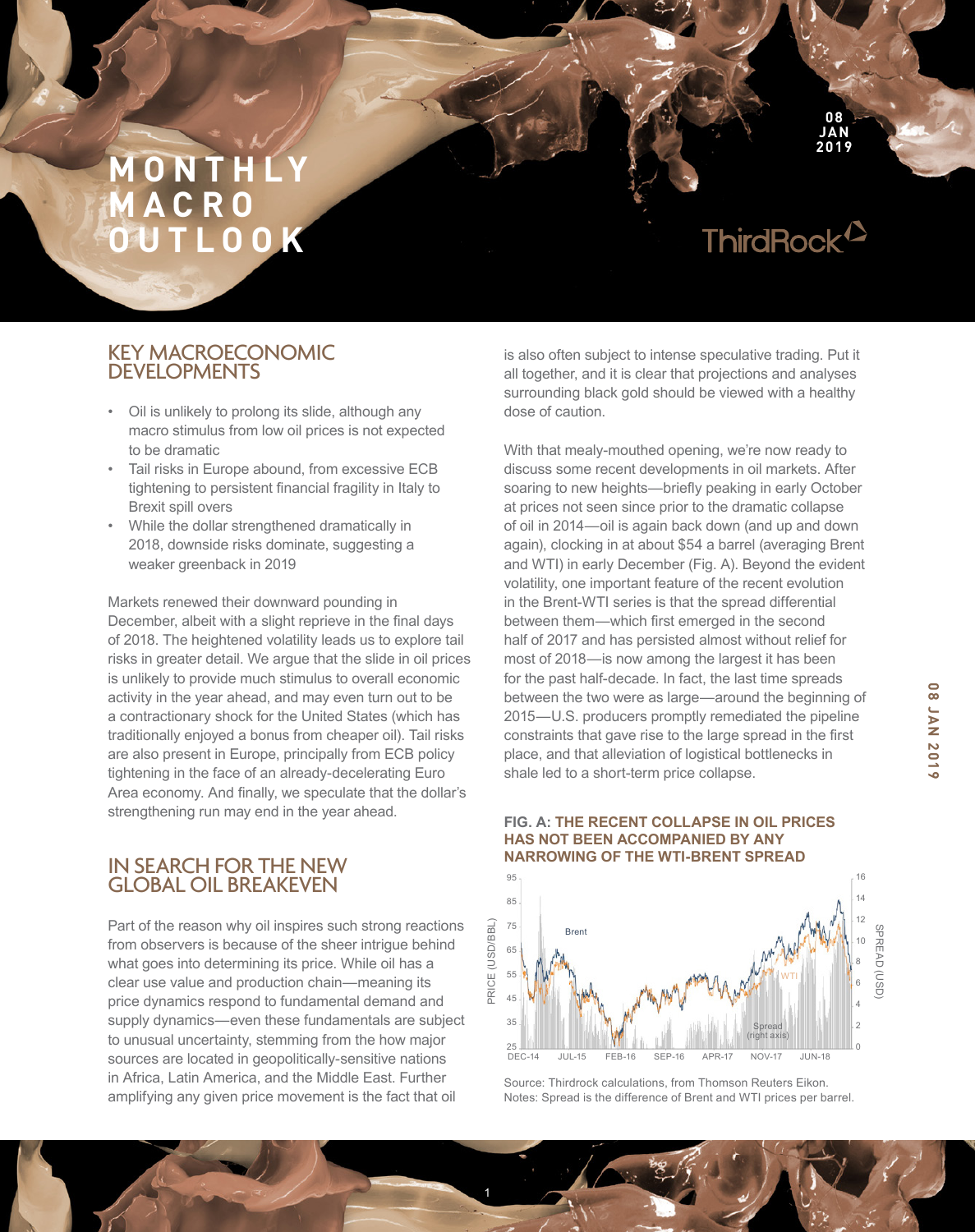

#### **FIG. B: THE RECENT BRENT-PRICE COLLAPSE HAS OCCURRED REGARDLESS OF CURRENCY OF DENOMINATION**



Source: Thirdrock calculations, from Thomson Reuters Eikon. Notes: Brent prices measured in USD and EUR.

**" By and large, geopolitical tensions have historically been associated with hikes, rather than easing, in oil prices. "** One possible justification that has been offered for the recent decline is that supply from Saudi Arabia and United States shale increased substantially, leading to a temporary oversupply. While we generally agree with the relative importance of supply-side explanations (more on that later), we fnd this claim quite implausible. For starters, oil prices have steadily ramped up since the second half of 2017 until the most recent sharp slide, and that strengthening has occurred on the back of an accumulation in U.S. horizontal rig count over about the same window (more than doubling to the December count of 887). Given the speed with which shale is typically able to deliver to market from the time of new rig sinking, it is difficult to see why any lagged effects would take that long to pass through.

ThirdRock<sup>2</sup>

Nor is the argument that Saudi Arabia had increased production all that convincing. While the Saudis undeniably announced increased output in August, October and November (and reportedly stealthily supplemented the market in September), part of this was in order to offset anticipated supply tightness associated with the reimposition of Iranian sanctions. Yet these supply increases had barely made a dent in prices through most of the period, which leaves one wondering why the effects of oversupply did not seem to matter earlier.

Admittedly, it is possible that the mechanics behind how Iranian sanctions have been reintroduced may have led to a temporary glut. In particular, the signifcant number of key oil-importing nations were offered waivers to the embargo—a list that includes China, India, and Japan, all major customers of Tehran—and this would likely have removed much of the bite, as opposed to blanket sanctions. With Iranian oil still available at the margin, the unabated supply increase by the Saudis may well have been the final straw for markets looking for a signal to trade the oil price down.

But it's also useful to recall that October and November were also accompanied by unprecedented political tension (in recent times, anyway) in the Kingdom, due to the fallout surrounding the Khashoggi case. Although counterfactual inferences are, by definition, unverifiable, it is not diffcult to imagine how such an event could well have precipitated a nervous trading traction in the opposite direction. By and large, geopolitical tensions have historically been associated with hikes, rather than easing, in oil prices.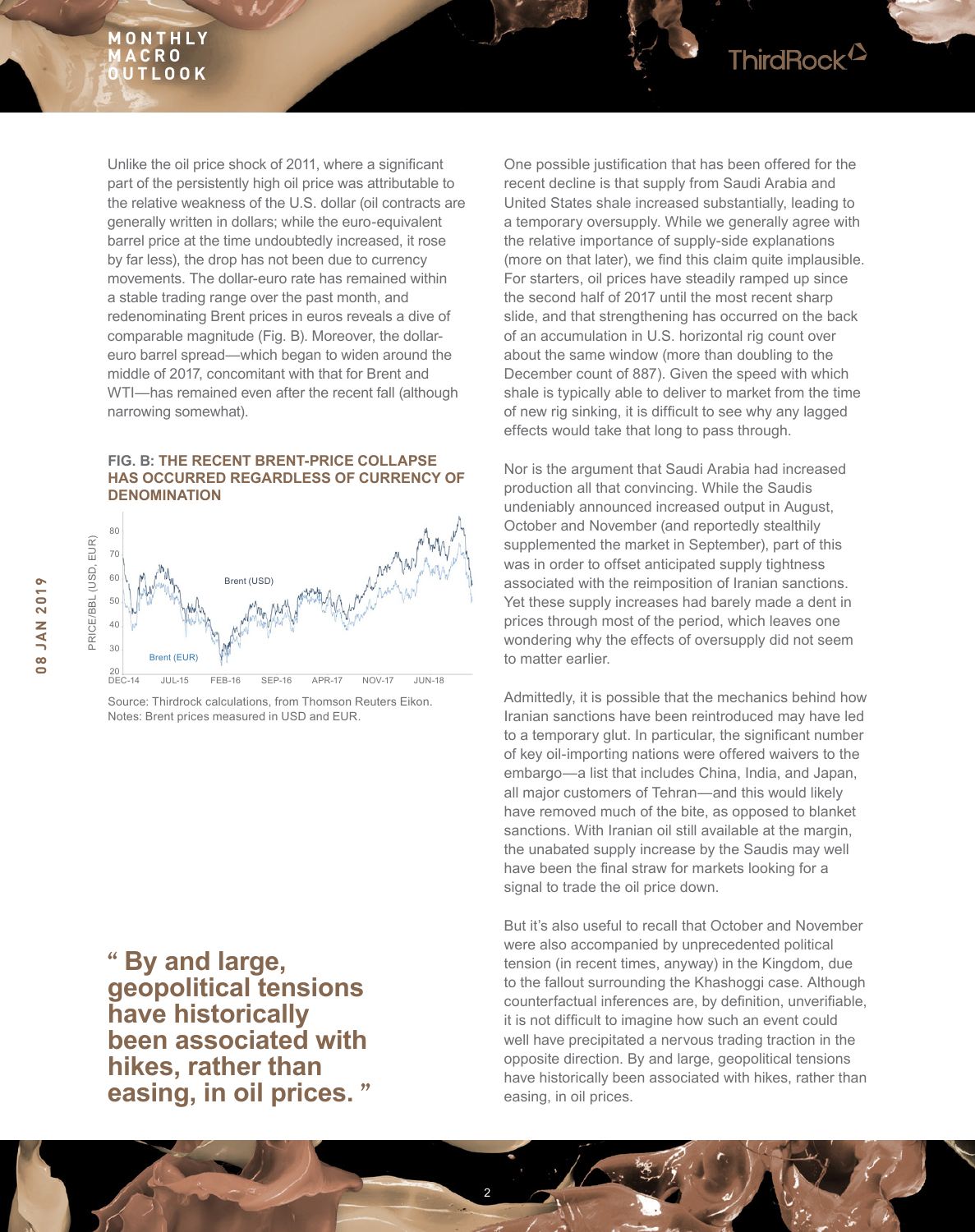

### **FIG. C: WHILE THE PRICES OF ENERGY AND INDUSTRIAL METALS HAVE DIPPED, AGRICULTURAL GOODS PRICES HAVE REMAINED FAIRLY ROBUST**



Source: Thirdrock calculations, from Thomson Reuters Eikon. Notes: Energy, metals, and food indexes correspond to the Dow Jones energy commodity index,the Dow Jones industrial metals index, and the Dow Jones agriculture/livestock index, respectively.

Yet the divergence itself hints at where the source of downward pressure on oil prices truly lie. The decline in oil (and energy, more generally) has occurred alongside declines in industrial metals. As we mentioned in last month's outlook, copper—a key indicator of the strength of underlying global industrial activity—has been among the commodities exhibiting material price weakness. In recent years, such pullbacks have often signaled diminished demand from China, which in turn is refective of a slowdown in demand for manufactured goods worldwide.

A more systematic decomposition of the demandversus-supply contributors to oil prices—courtesy of the New York Fed— corroborates this suspicion. Essentially, the approach relies on a large number of fnancial variables that have historically provided strong explanatory power for changes in the oil price to infer the extent to which contemporaneous changes in the oil price may be due to either supply, demand, or something else (labeled as the residual). On the basis of this model, the recent oil price collapse thus appears to be mostly due to demand-side factors (as well as the unexplained residual) (Fig. D). Of course, this does not preclude the fact that supply-side factors have, since the middle of 2012, been responsible for the bulk of oil price movements. But it has relatively less to do with the recent plunge.

ThirdRock<sup>12</sup>

### **FIG. D: A BREAKDOWN OF CONTRIBUTORS TO CHANGES IN THE CRUDE OIL PRICE UNDERSCORES A RECENT SOFTENING OF DEMAND**



Source: Thirdrock compilation, from FRBNY Oil Price Dynamics Report. Notes: Residual refects price movements otherwise unexplained by supply or demand factors. The sum of changes in supply, demand, and the residual is the Brent crude price.

Where do we go from here? Well, as an investment shop, we are concerned about oil prices—beyond holding some commodities in one's portfolio for diversifcation purposes—mainly for what it tells us about underlying macro fundamentals, and in turn these fundamentals for other asset prices (predicting the level of oil prices really isn't in our wheelhouse, but if forced to take a position, the notion of a \$50–\$60 trading range strikes us as reasonable). Here, it is instructive to look back to 2016, when everyone (including us, to be quite honest) was forecasting that the collapse in oil would prove to be a positive spur for most economies,

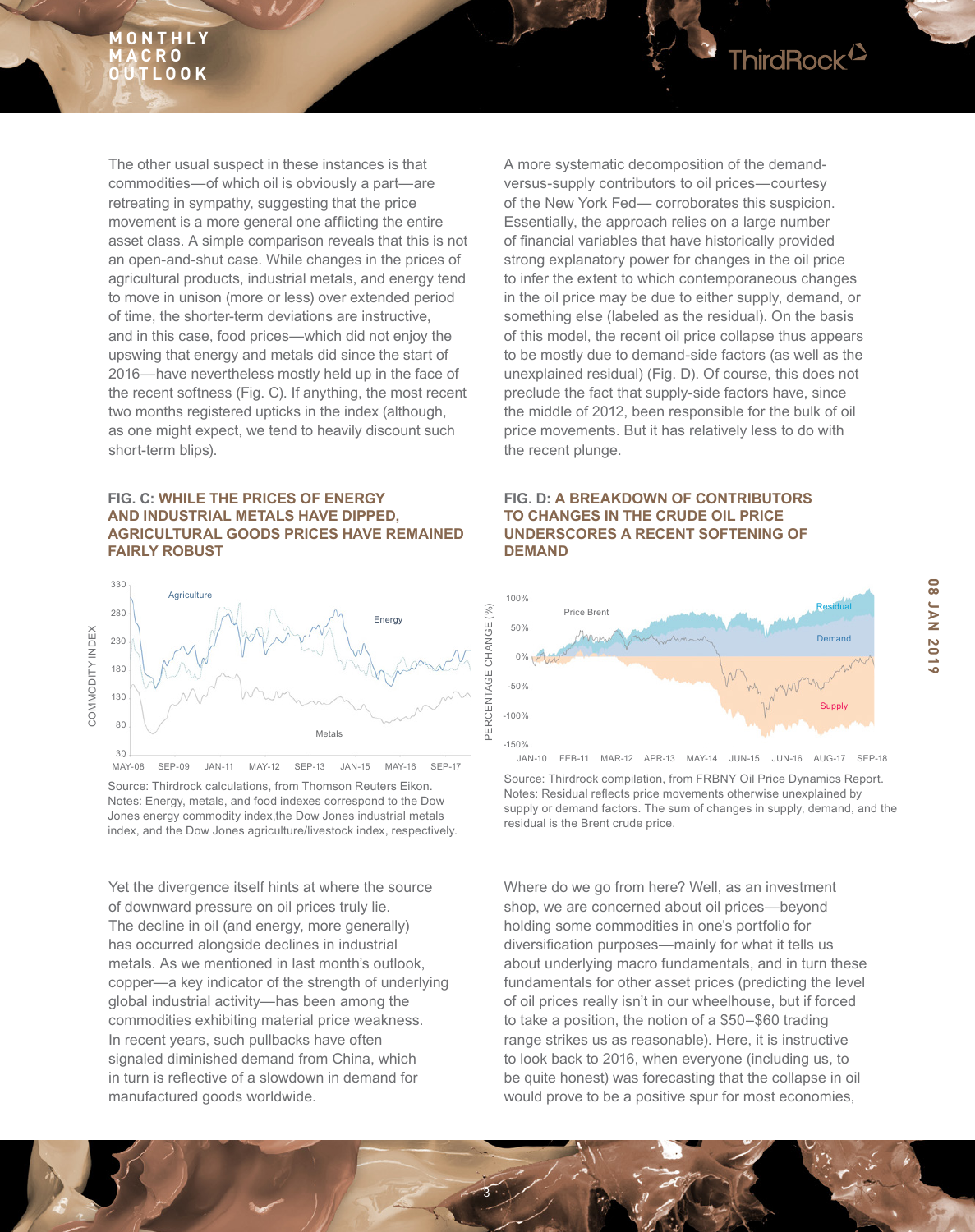given how most were still net oil importers. As it turns out, any macro lift was fairly mild, and for the United States in particular, 2016 was quite a challenging year, owing to a spillover effects of the Chinese slowdown (for reasons unrelated to oil), as well as the fact that shale energy had become such a feature of U.S. growth from 2010 onward that the correction in oil prices led to an outsized drag from the sector.

Our impression is that this time round will be similar. The U.S. is already slowing, and a contraction in the oil sector will do it no favors. The jury is still out on whether shale can fulfill its promise of affording America energy independence and allowing it the opportunity to become the next swing producer. On one hand, shale technology has continued to improve and many industry insiders now suggest average cost breakeven as low as \$40 a barrel; on the other, it is unclear how successful otherwise-nimble shale producers can be when fnancing is no longer as abundant in an era of higher interest rates (rig count has declined in recent weeks, and looks to continue doing so through till at least February). Our sense is that the latter explanation will likely dominate, and with global demand weakness matched by comparable supply cutbacks, oil prices are unlikely to slide indefnitely. That said, should oil prices keep falling regardless, the unexpected beneficiaries may turn out to be other oil-importing economies such as China, Europe, and Japan, all of which are struggling to manage their faster- than-expected economic decelerations, and which will certainly welcome any boost they can get from external stimulus, whether from cheaper oil, or otherwise.

**" Should oil prices keep falling, the unexpected beneficiaries may turn out to be oilimporting economies such as China, Europe, and Japan. "**

### EUROPE: TAIL AND NOT-SO-TAIL RISKS IN EUROPEAN MACRO

ThirdRock<sup>12</sup>

By just about any stretch of the imagination, Western Europe remains a lovely part of the world: the food is great (the wine even better), and the overall quality of life and ease of living—supported by a generous welfare state and a rich historical legacy of public goods—is high. It is small wonder that migrants from across Eastern Europe and Africa flock to the shores of the world's second-largest economic region, in search for brighter prospects. The Euro project is often regarded as the gold standard for modern, democratic, and liberal aspirations, and one emulated at least indirectly by other regions seeking a model for greater economic integration (such as those in Africa and ASEAN). It is perhaps ironic, then, that so many observers only point to the deep-seated problems of the European Union, and warn of an impending collapse of the Eurozone (mea culpa, we have on occasion also echoed such pessimism).

But it is the nature of economic analysts to worry, of course, and so it is worth thinking through some of the more unlikely— but still worrisome—tail risks that threaten the viability of the broader European economy. Before we launch into this discussion, however, it's worthwhile documenting our baseline view of how we see the region evolving in both the shorter and longer run.

It's easiest to start with long-run expectations. Our baseline model for Euro Area potential growth which incorporates demographic changes in an aging European labor force, slowing human capital contributions owing to diminishing returns to an already highly-educated population, and a continued gradual but relatively limited buildup of physical capital projects a long-run growth rate that averages a little less than one percent per annum for the region over the next decade. Given this relatively modest longrun trend rate, then, we regard the GDP growth prints over the past year or so (in the high 2s) as a clear outperformance, owing to a combination of an delayed return to potential (from the double-dip recessions of 2011 and 2013), some overshooting in export-oriented Eurozone economies due to a QE-induced competitive euro (particularly Germany), and a favorable external environment as the world was in the throes of a synchronized expansion. Yet we had argued repeatedly

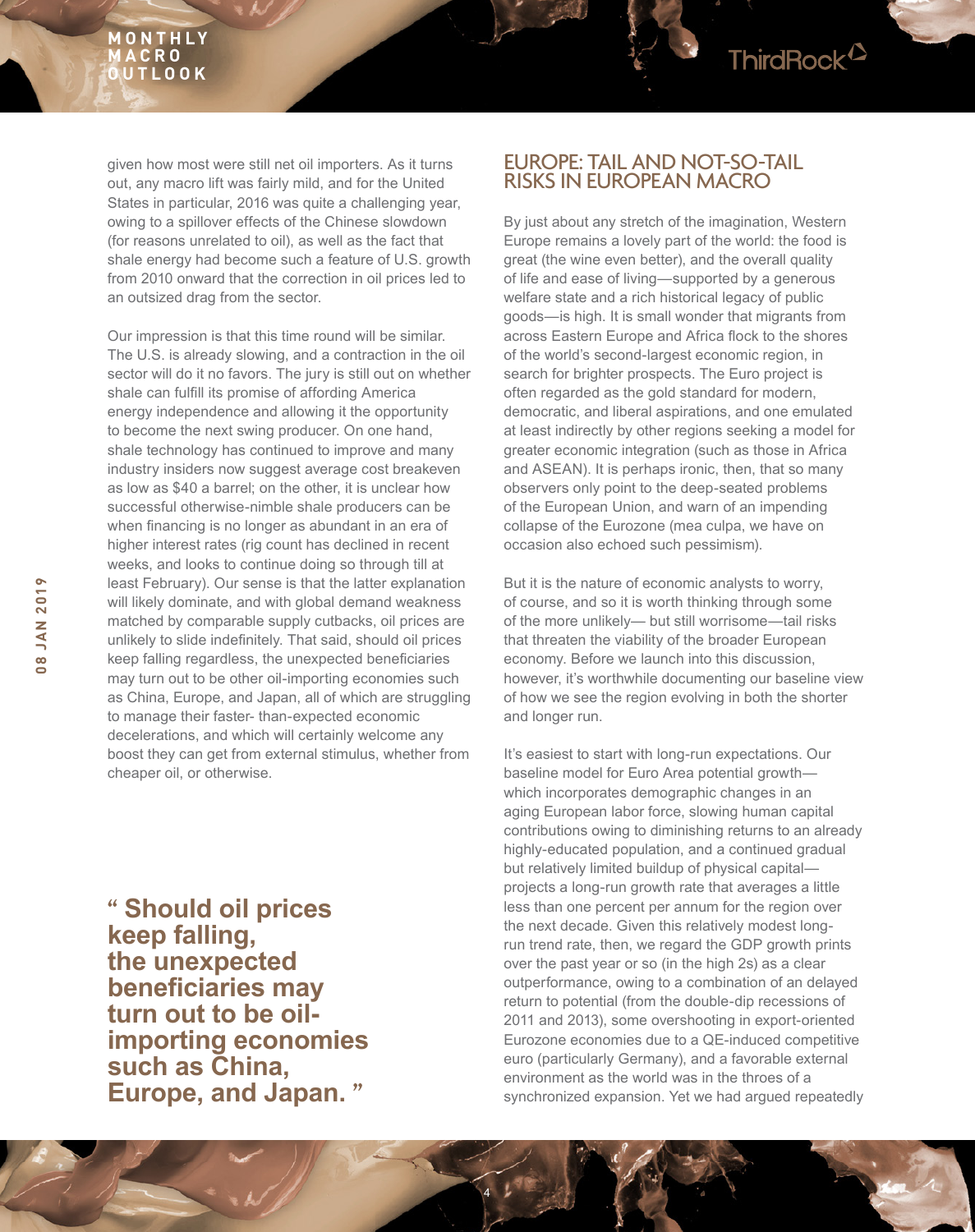that this short-run outperformance was unlikely to last, given the region's long-run fundamentals as well as structural impediments associated with the slow pace of labor market reform.

It was with not a small amount of gratification (though not schadenfreude) to see the process of mean reversion in the European economy take hold, and macro performance in the region return to growth rates closer to our one-percent annual baseline. Which naturally brings us back to our original question: what might bring this state of affairs into a much more perilous situation?

For us, the major risk (by far) stems from unabashed tightening of monetary policy by the European Central Bank (ECB). ECB termination of asset purchases will take an average of EUR 15 billion monthly in demand for long-term securities off the table (from a monthly average of about EUR 60 billion in 2017, and highs in excess of 80 billion the year before). To be fair, this plan has been previously well-telegraphed, and the termination of purchasing flows does not (yet) entail a rolling off from the still-massive stock of assets on the central bank's balance sheet (see Fig. E), which would be even more contractionary in nature.

#### **FIG. E: WHILE THE END OF ECB PURCHASES AMOUNTS TO REDUCTIONS IN LONG-TERM SECURITIES DEMAND, IT IS NOT A CONTRACTION YET**



Notes: CBPP = Covered Bond Purchase Program; SMP = Securities Market Program; ABSPP = ABS Purchase Program; PSPP = Public Sector Purchase Program; CSPP = Corporate Sector Purchase Program. Data only record liquidity from expanded asset purchase programs, and not standard facilities.

**" The end of the ECB QE program is occurring in a much weaker environment than that which prevailed during the tightening process for the Fed. "**

ThirdRock<sup>12</sup>

The concern here is that the end of the ECB quantitative easing (QE) program is occurring in a much weaker global environment than that which prevailed during the tightening process for the Fed; current conditions are more akin to those that prevailed during the Fed tapering episode in the summer of 2013, which resulted in substantial volatility in fnancial markets, especially among EMs. Without the ballast of strong external demand, therefore, a successful end to European QE will depend much more on the region's internal growth dynamics. But European growth at the moment is also much weaker than contemporaneous U.S. growth was at the start of its monetary contraction process, even setting aside the lower potential growth rate for the region as a whole. And forward-looking indicators offer little relief for what lies ahead: The Euro Area PMI collapsed to its lowest level since the start of 2018 in December and is just one point above contraction territory.

Moreover, while ECB unconventional monetary policies did help end the severe credit crunch that the Euro Area was undergoing at the time (Fig. F), the recovery in loan growth has been unimpressive, especially with regards to all-important lending to commercial and industrial (C&I) enterprises. Indeed, the growth in C&I loans—which until the middle of 2018 had hovered around zero—has only just caught up to growth in household lending. Perhaps more important, the expansion of both classes of lending—at rates of about 2 percent on a year-on-year basis—remains signifcantly below those during the pre-crisis period (2004–08), of 8 and 9 percent, respectively.

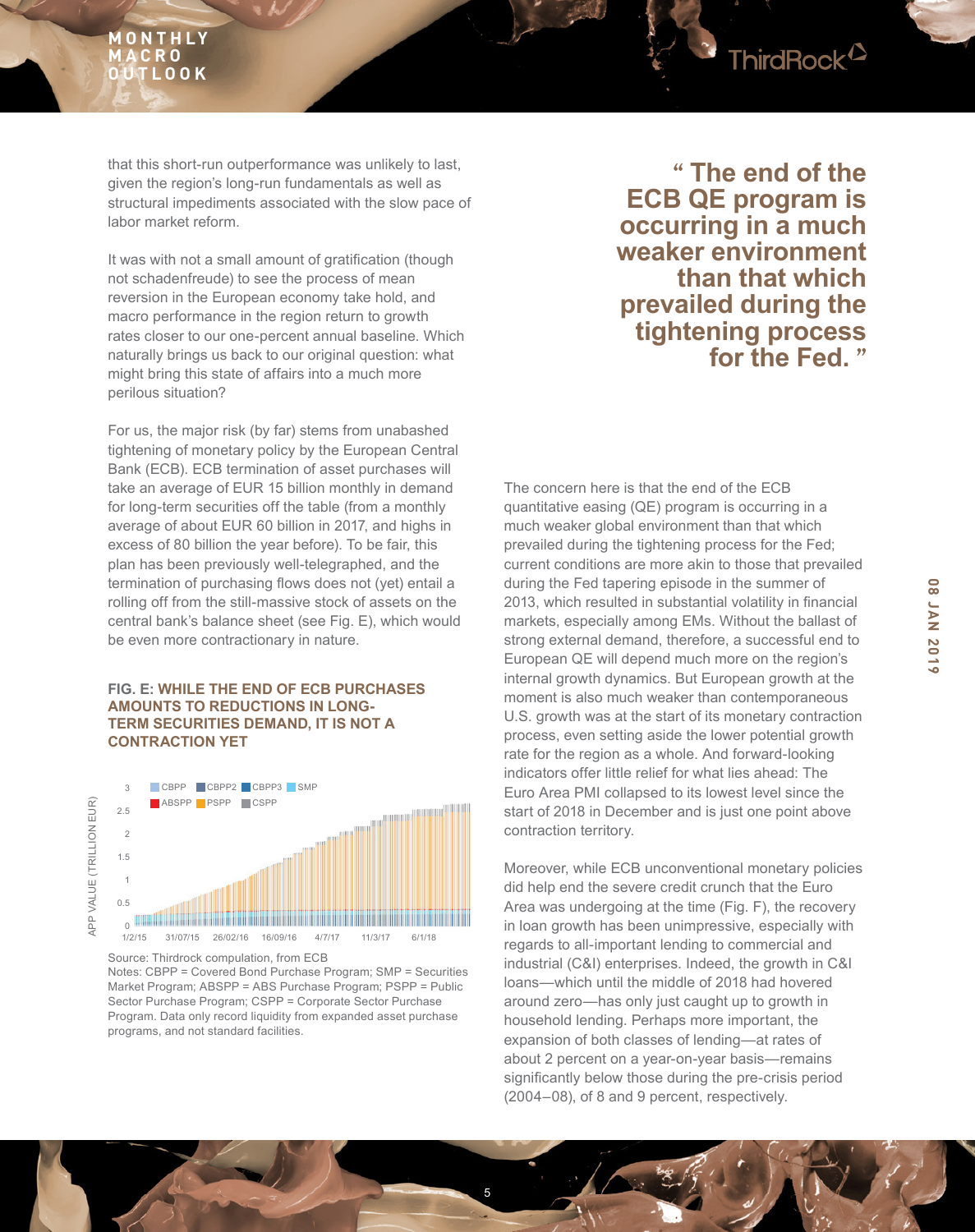#### **FIG. F: WHILE ECB QE OPERATIONS RESOLVED THE CREDIT CRUNCH, THE GROWTH OF COMMERCIAL LENDING HAS BEEN ANEMIC**



Notes: C&I (Household) loans sum MFI volumes to euro area nonfnancial corporations (households) for short-term lending durations.

With such slow rates of lending, it is unsurprising that recent growth rates for the broad money supply in the Euro Area has failed to match not just that in the pre-global financial crisis period, but even that during the recovery period from the European sovereign debt crisis (Fig. G). This slow rate of growth in money suggests that monetary policy—in spite of the ECB's best efforts—has not been very expansionary at all, and hence has been a very limited tailwind for economic growth. But tight money has consequences beyond the real economy, of course; with the money supply constrained, inflation has much less space to run. Small surprise, then, that as the growth of the money supply has come down from the recent peak in mid- 2015, Euro Area infation has likewise ground lower, picking up only with the more recent bounce observed since early 2018. Taken together, the risk of renewed growth slowdown and disinfation, which would be further exacerbated by unrelenting ECB monetary policy tightening, represents our most signifcant concern for Europe in 2019.

**" The risk of renewed growth slowdown and disinflation represents our most significant concern for Europe in 2019. "**

#### **FIG. G: THE GROWTH RATE OF THE MONEY SUPPLY HAS BEEN LOW, AND HAS FAILED TO MATCH RECENT HISTORY**



Source: Thirdrock compilation, from ECB monetary and fnancial statistics Notes: Broad money supply defned as euro-area M3.

While the recent rapprochement between Italy and the EU seemed to have ended a tail risk that we had been concerned about since mid-2018: the fact that the fragile populist coalition between M5E and Liga in Italy would rupture over irreconcilable differences in their respective approaches toward the national budget, as well as between them and the European Commission. Eventually, the episode ended with a step-down by Italy—shaving their initial deficit target from 2.4 to a little more than 2 percent of GDP—but with the Commission ceding some credibility in their ability to deal with larger recalcitrant Euro Area economies. Markets have largely taken this news positively, with Italian sovereign spreads over comparable German bunds continuing to fall from the peak of 3.3 to 2.5 percent since late November.

#### **FIG. H: ITALIAN SPREADS BEGAN COMPRESSING IN LATE NOVEMBER, AND CONTINUES TO CONVERGE WITH OTHER PERIPHERAL ECONOMIES**



Source: Thirdrock calculations, from Datastream Notes: Spreads calculated for 10-year government bonds relative to the German 10Y Bund.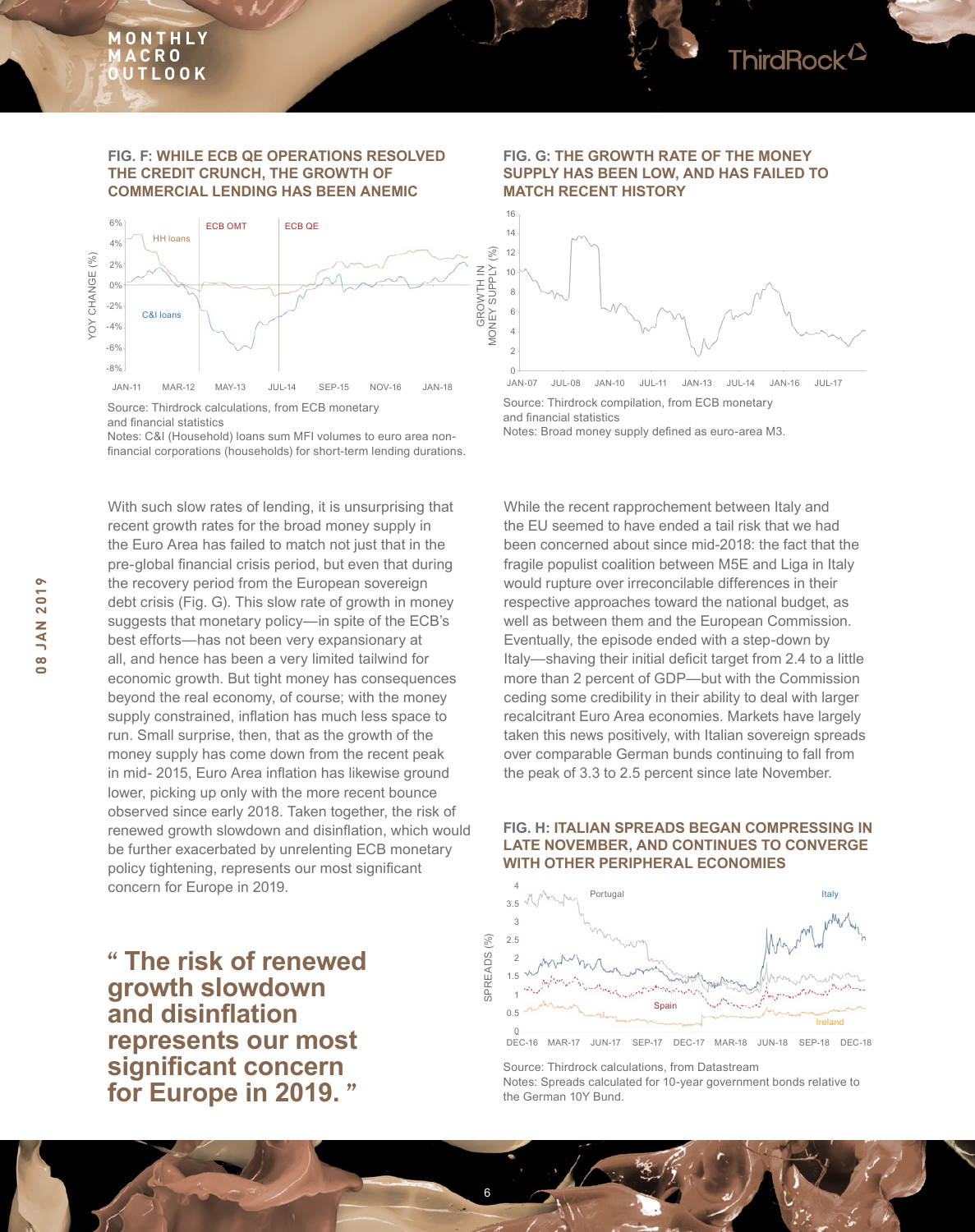

Lest investors think that they are out of the woods, however, it is worth noting that Italian troubles hardly end with this fiscal agreement. While the agreement allows the governing coalition to declare a certain modicum of victory in each party's fulfllment of electoral promises, the coalition itself remains, in our view, fragile. This means that future bones of contention could easily devolve into fashpoints that could easily split the governing structure and lead to fresh (early) elections, and all the attendant uncertainties that come along with a new government respecting the existing deal.

Italian banking fragility also remains an ongoing concern, with capital difficulties faced most recently by a midsized Genoese bank, Carige. But so long as the more fundamental problem—of chronically lagging productivity and growth—remains unresolved, and the budget deal has done little to address the economy's uncompetitive labor markets, capital misallocation, and ineffective public sector. So, while we'd share in the relief and downgrade our short-term concerns over Italy, we remain skeptical of its medium-long-term economic prospects and continue to urge investors to exercise caution in taking on Italian asset exposures.

More generally, Italian bank difficulties are symptomatic of the wider problem faced by all European banks, especially those based in the larger, core economies. Because banks have strong incentives to hold the sovereign debt of their sovereigns— which in turn means that any default by either the banking sector or the government automatically gives rise to problems

## **" Should Brexit go ahead, the effects on the EU will be nontrivial. "**

ThirdRock<sup>12</sup>

for the other (the so-called "doom loop" of European banking)—only a full banking or fiscal union will be able to break this unhealthy codependency between the two, and until that occurs, the EU will inevitably face amplifed shocks from what could otherwise be fairly routine defaults.

The third tail risk for the region stems from the effects of Brexit for the greater European Union. Much ink/bytes have been spilled in making the case that the UK will be the greater loser in a divorce scenario (a point that we have made ourselves and continue to agree with). There have been some rumblings in recent weeks about how there could well be a second referendum on an exit from the EU (a notion strangely termed as the "people's vote," as if the first referendum did not somehow involve the people). Current odds, offered by the always-entrepreneurial British betting establishment, stand at around 7:5, or a little shy of 60 percent (lest one gets too carried away, it's worth recalling that betting odds favored the no-Brexit outcome the frst time round). So, there is a material chance that Brexit, which had consumed British economic analysts and observers for the better part of the past two-and-a-half years, may not go ahead after all.

Should Brexit go ahead, however, the effects for the EU will be nontrivial. Of course, the extent of the fallout will depend on the contours of the eventual deal (for example, Theresa May's much-harangued deal, a Brexit-in-name-only Norway model, or a worse-case WTO-only outcome). Regardless, the effects of Brexit will be felt differentially across the varying European economies While trade exposures for the EU at

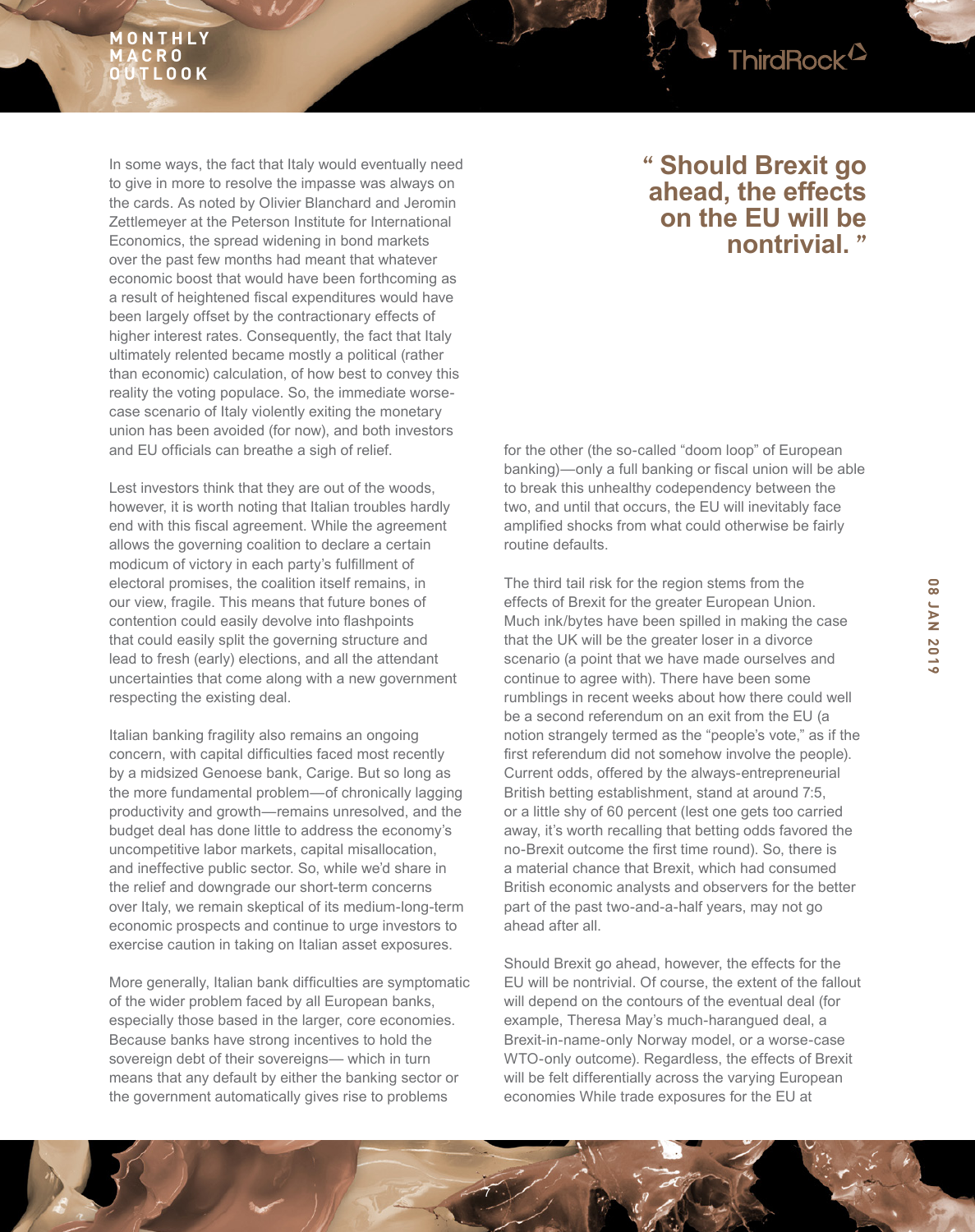

large to the UK are signifcantly smaller than for the UK to the EU—about 5 versus 48 percent in goods, and 11 versus 51 percent in services—certain EU economies, such as Belgium, Germany, Ireland, and Spain—maintain either large export surpluses or import deficits vis-à-vis the UK, and stand to face economic dislocations that would result from more hard versions of Brexit. And with cross-border capital flows greatest between the UK and the largest European economies, any glee that Frankfurt, Paris, or Madrid may feel in capturing a share of the City of London's banking business should be tempered with the possibility that the adjustment process would, in the interim, be accompanied by financial disruptions.

Finally, geopolitical risks remain ever-present. The most recent reminder of this has been the gilet jaunes protests in France, which is symptomatic more generally of how populist politics remains ascendant across Europe, and even in countries where centrist parties have remained relevant—such as Germany or the Netherlands—the political mainstream remains on a back foot. And across EM Europe, rising authoritarianism has not been forcefully refuted (not least because the liberal West is busy dealing with political challenges at home).

On balance, our pessimism about short-run as well as medium-run European prospects leads us to recommend caution insofar as holding European assets are concerned. Certain well-run European firms, with a global footprint and solid corporate fundamentals, may still prosper in the years ahead. But overall, we find it difficult to be excited about European equities or fixed income at this stage. We've often stressed the diffculty of forecasting short-

**" Our pessimism about short-run as well as medium-run European prospects leads us to recommend caution insofar as holding European assets are concerned. "**

### ON THE DOLLAR AND TARIFFS

2018 proved to be a banner year U.S. dollar. After languishing at lows of more than 1.2 per euro through most of the frst quarter, the greenback staged a strong recovery over the course of the rest of the year, steadily appreciating in both nominal and real terms, before stabilizing over the last two months (Fig. I). Given this dramatic shift—where the dollar reversed almost of its perplexing losses over 2017—the question foremost of many minds is whether this renewed strength is here to stay, or whether the currency will again swing in the opposite direction, confounding currency strategists once again.

#### **FIG. I: AFTER WEAKNESS IN THE FIRST QUARTER, THE DOLLAR STRENGTHENED IN REAL AND NOMINAL TERMS OVER THE REST OF 2018**



Source: Thirdrock compulation, from JP Morgan/Datastream Notes: Nominal rate given with USD as base and EUR as quote currency, so that an increase represents an appreciation. Real rate given as the trade-weighted real effective rate, calculated using the CPI, such that increases likewise represents an appreciation.

term movements in foreign exchange—a position grounded in oodles of academic research—but of course, that has never stopped us from venturing views that are premised on solid analysis of the data. We make such an attempt again here, with the usual caveats.

The case for continued strength in the greenback is straightforward. For the year ahead, the U.S. economy is expected to easily outperform other major G4 economies, where growth has already slowed even more dramatically over the course of the second half of 2018. Furthermore, a continuation of the trade war—in particular, the raising of new tariff barriers would lead to dollar strengthening, as implied by basic theory (tariffs raise the relative price of foreign goods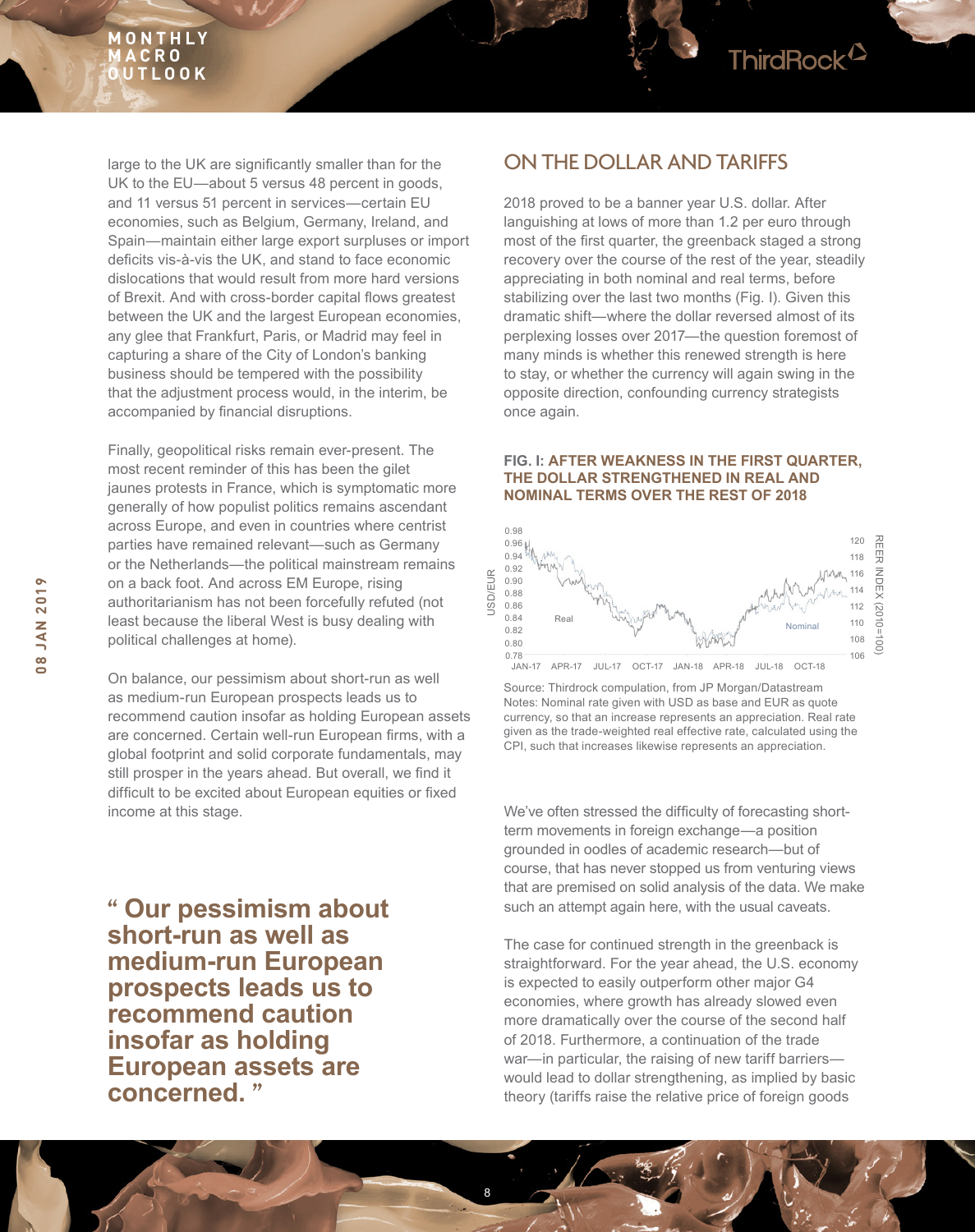relative to the United States and induces substitution into cheaper American-made products; this increased demand for goods priced in dollars likewise increases demand for the currency). Chinese authorities have also been acquiescent to dollar strengthening, since economic theory tells us that every 1 percent depreciation of the renminbi has the potential to offset an increase in import tariffs of 1 percent (so long as exports also enjoy a 1 percent subsidy). And after the recent market downturns, some investors believe that U.S. assets are now fairly-valued, which is also supportive of dollar strength.

But the risks, in our view, are definitively skewed to the downside. The reasons are six-fold. First, even though a rising-rate environment does—all else equal—imply a stronger dollar, the presumed schedule of rate rises has been announced well in advance, and hence largely priced in. If anything, the only way to reconcile the continued interest rate differential between the U.S. and the rest of the world with the appreciation that has already occurred is for the market to expect depreciation ahead (the logic of this argument relies on an arbitrage condition called uncovered interest parity, but we won't go into the gory details here). Second, the rate hike cycle is more likely to pause or at least match market beliefs of only two more increases; if so, future rate movements will lend less support to the currency than presently. Third, the risk from slowing growth is skewed to the downside. Markets have priced in solid growth prospects into 2019, so if the economy underperforms relative to expectations—or even enters into an earlier recession than anticipated (as we have previously speculated) then the dollar will weaken accordingly.

Fourth, to the extent that relatively overvalued U.S. asset markets re-converge with valuations elsewhere, capital flow reversals that will accompany such a move will mean additional downward forex pressure. Fifth, the tariff argument for dollar strength glosses over the fact that Chinese retaliation means that tariffs work in the opposite direction, too. When we pair that fact with how the pass-through of foreign exchange typically takes a year before it shows up in real activity, it is not diffcult to see that theoretical tariff effects could well be overstated. Finally, with the dollar having strengthened as much as it has to date, it is difficult to imagine that the currency-sensitive administration will not exert renewed pressure for policy to constrain further

9

appreciation, especially under an otherwise-pliant Treasury under Secretary Mnuchin.

Taken together, we believe that factors in favor of more dollar strength in 2019 appear to be well-priced into the prevailing exchange rate, whereas the risks that would lead to a swing toward dollar weakness abound. The end to dollar strength may well be nigh. As usual, we encourage any outright bets on directionality (as opposed to hedging) to do so vis-à-vis an especially undervalued counter currency; the yen comes to mind.

### INVESTMENT TAKEAWAYS

Market volatility is high, and we do not see any immediate relief to this jittery environment. It is useful to recall, of course, that gyrating markets can occasionally throw up major bounces alongside sharp selloffs. We retain our tactic of selling into strength and rotating into defensive sectors. Given the tail risks discussed in this Outlook, we see little tactical reason for overexposure to Eurozone assets, at least in the short run. Our barbell suggestion of holding either short or long duration Treasuries paid off in December, and we continue to recommend this approach for now. A number of Asian EM assets have recently presented attractive valuations, and those with a strong stomach for risk may even consider distressed EM assets that were significantly oversold in 2018, such as (selected) Argentine or Turkish equities.

*The author Jamus Lim is Economist at Thirdrock Capital. A former lead economist at Abu Dhabi Investment Authority and senior economist at the World Bank, Jamus is also currently an Associate Professor at ESSEC Business School in Singapore.*